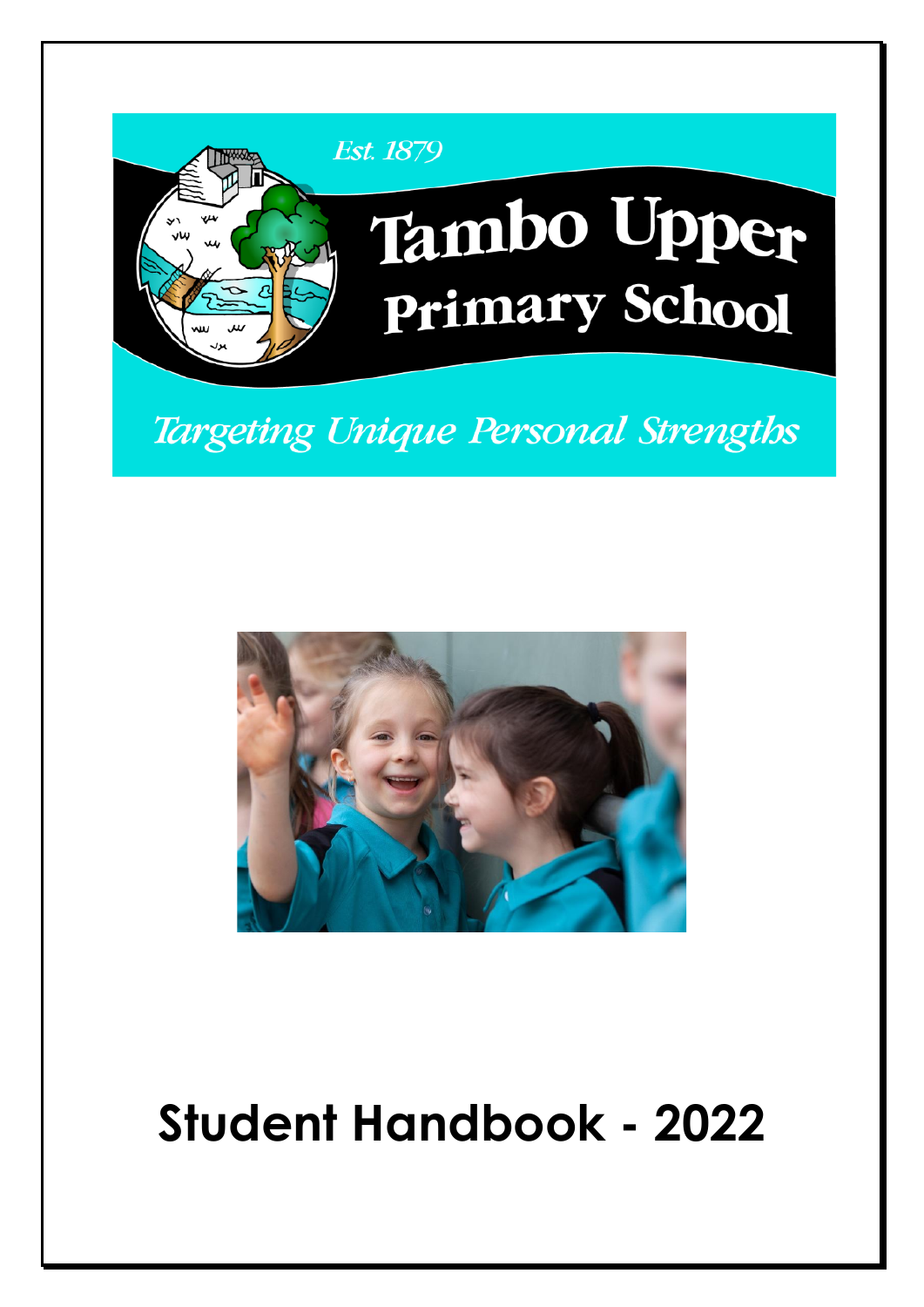Dear Parents and Carers,

A very warm welcome to Tambo Upper Primary School!

Tambo Upper Primary School is an enthusiastic and vibrant learning centre, situated in an idyllic rural setting along the banks of the Tambo River. The school offers an inclusive education that has a strong focus on Literacy and Numeracy. The school challenges and supports all students to reach their full potential as learners. Our school values program (5B's) – 'Be a Learner, Be Respectful, Be Responsible, Be Safe and Be a Friend' promotes a holistic approach to student well-being and engagement and these values are celebrated on a daily basis.

The staff at Tambo Upper Primary School are dedicated and energetic and are committed to ensuring that every child is catered for, every day. We provide an engaging and challenging curriculum that enables all students to feel valued and safe. All students at Tambo Upper Primary School have Personal Learning Goals within the Literacy and Numeracy domains to ensure that they take responsibility for their own learning. The school has been able to maintain small class sizes through a period of increasing student enrolments which is evidence of our commitment to maintaining optimum learning environments. Tambo Upper has a current enrolment of 103 students.

We highly value the learning partnership between the school, students, parents and the local community. We acknowledge and celebrate the skills and attributes of all students. In today's increasingly complex world, it is important for parents and teachers to work together to assist children develop a love of learning and support them achieve their potential at school. At Tambo Upper, a strong partnership between home and school is encouraged in order to maximise educational outcomes parents and friends in a range of committees, in programs and within classrooms.

We also offer Science, The Stephanie Alexander Kitchen Garden Program, Music, Art, Library, Physical Education and Cultural Studies to provide opportunities for students to develop their skills and capabilities in an extensive and varied way.

Tambo Upper Primary School is a unique place where the country and rural surroundings provide an environment where connections between learning and life are easily made.

Please feel free to make an appointment to visit the school to discuss your child's learning needs. I look forward to sharing your child's learning journey with you in the years ahead.

Carly Miller **Principal**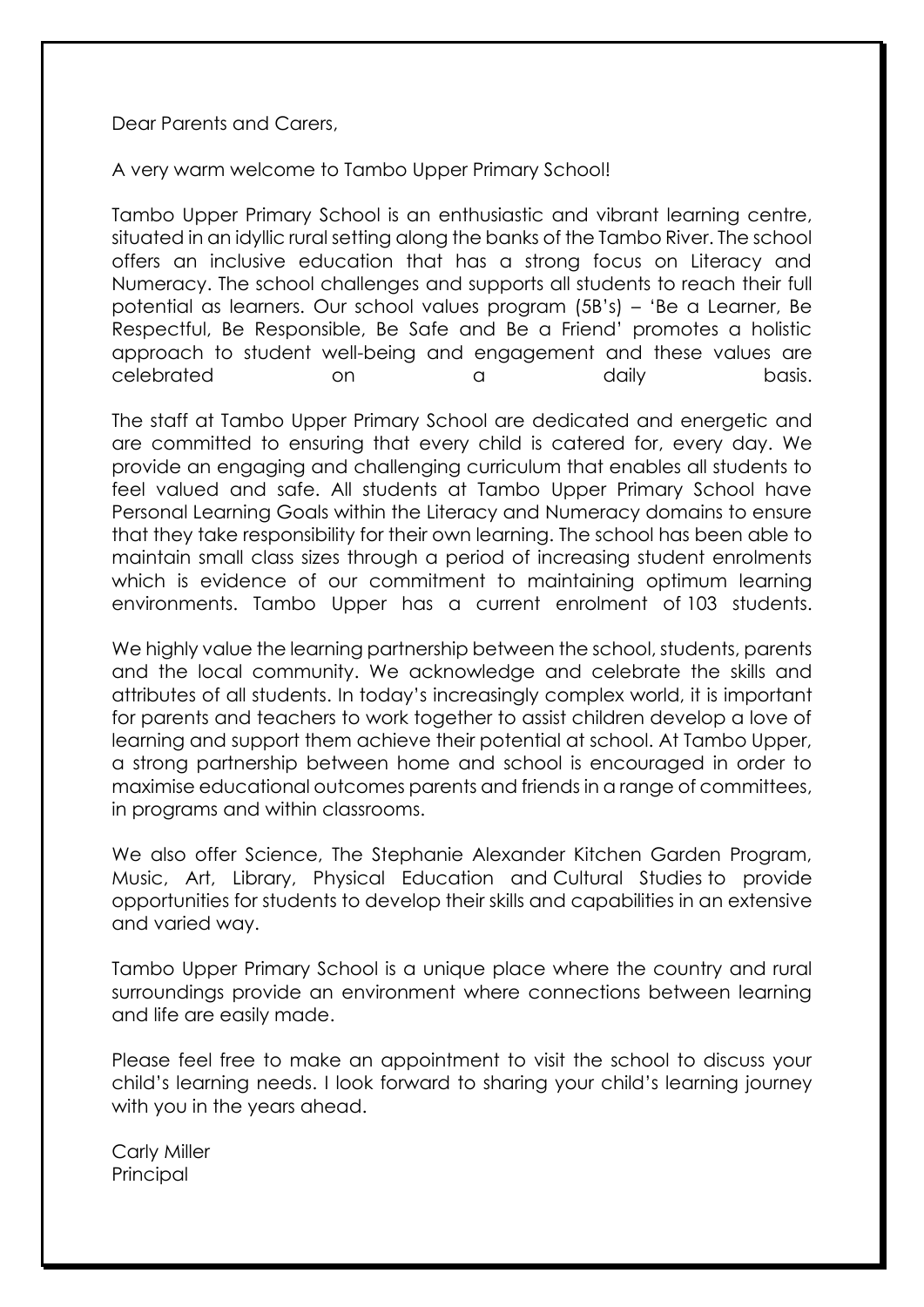## **CURRICULUM**

Tambo Upper Primary School provides a differentiated academic curriculum tailored to meet the needs of all our students. Learning programs are designed to meet the needs of all students, so that they are all challenged and supported to extend their learning every day in the classroom.

Our curriculum derives from the Victorian Curriculum The domains include; English, Mathematics, Science, Health and physical Education, Interpersonal Development, The Humanities (Economics, Geography and History), Technology, ICT and Thinking Processes. Tambo Upper Primary School focusses on Literacy and Numeracy whilst integrating these skills across all areas of the curriculum. The school is also involved in the Stephanie Alexander Program where students participate in Cooking and Gardening lessons. This enables students to make strong connections with the local community,

Our curriculum is differentiated in order to enable personalised learning – we do not believe in a "one size fits all" approach to education.

In addition, the school offers specialist programs in the following areas across P-6:

- Science
- The Arts
- Instrumental Music
- Physical Education
- LOTE (Cultural Studies)
- Literacy Intervention



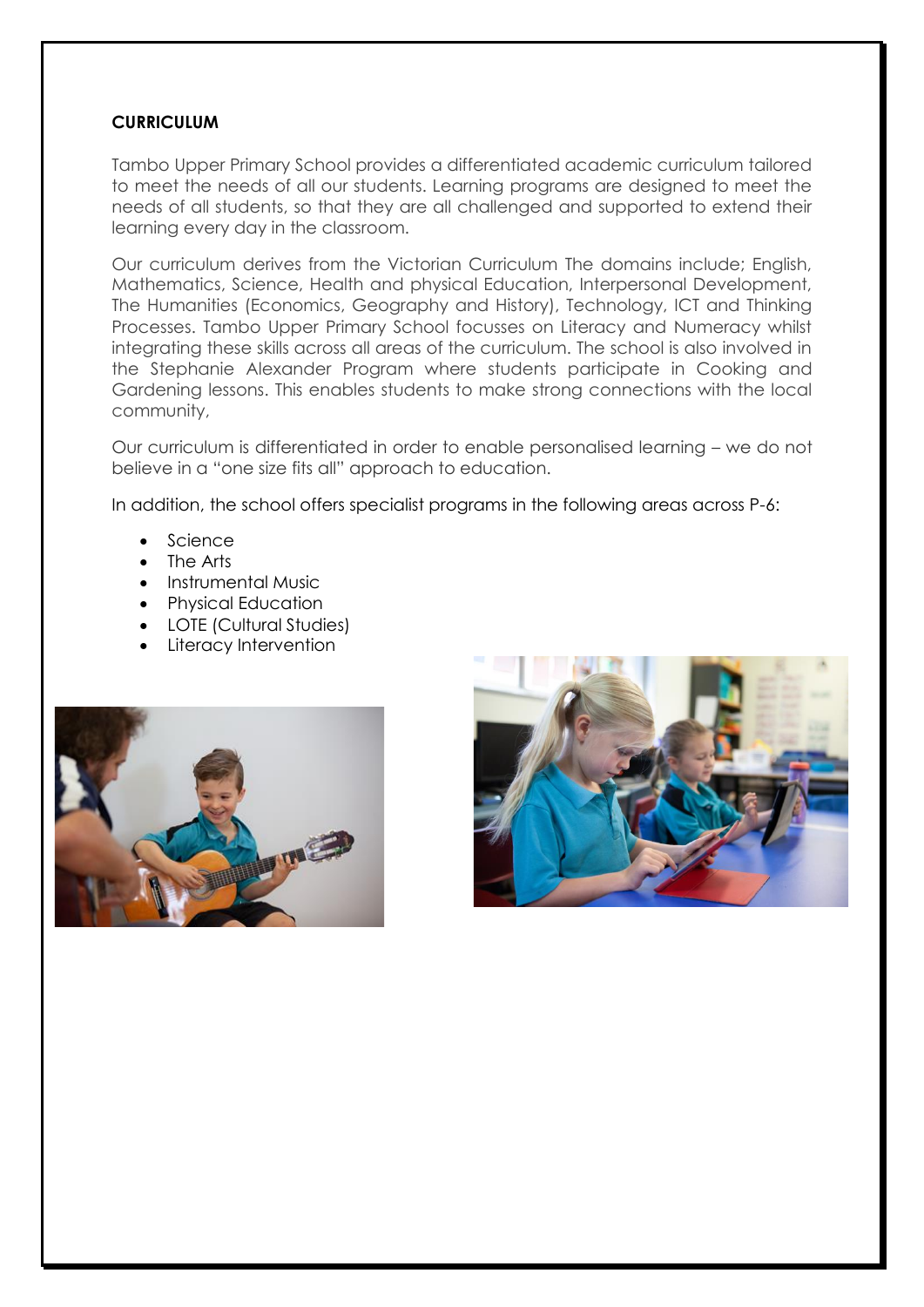

# **INDIVIDUAL LEARNING GOALS**

• Every student at TUPS will have Individual Learning Goals in Literacy,

Numeracy, and Personal learning.

- The Individual Learning Goals will be developed in consultation with the student (*will vary in process depending on age and capacity*)
- The Individual Learning Goals will be developed throughout every term and will be updated regularly
- Time will be allocated to monitoring the Individual Learning Goals within the

classroom

• All Individual Learning Goals must be *achievable* and *measurable*

# **ASSESSMENT**

At Tambo Upper Primary School, assessment practices are aimed at providing evidence to support and direct teaching practice. An Assessment Schedule was established that would enable the close monitoring of student progress. The school undertakes various forms of assessment to establish a clear picture of student achievement. Assessment items include; Essential Assessment Mathematics, Fountas and Pinnell Reading Benchmarking System, NAPLAN, Online English and Mathematics and VCAA English and Mathematics. The school also incorporates an Internal and External Writing Moderation process and the 300 Most Used Word list to create a wellrounded assessment program.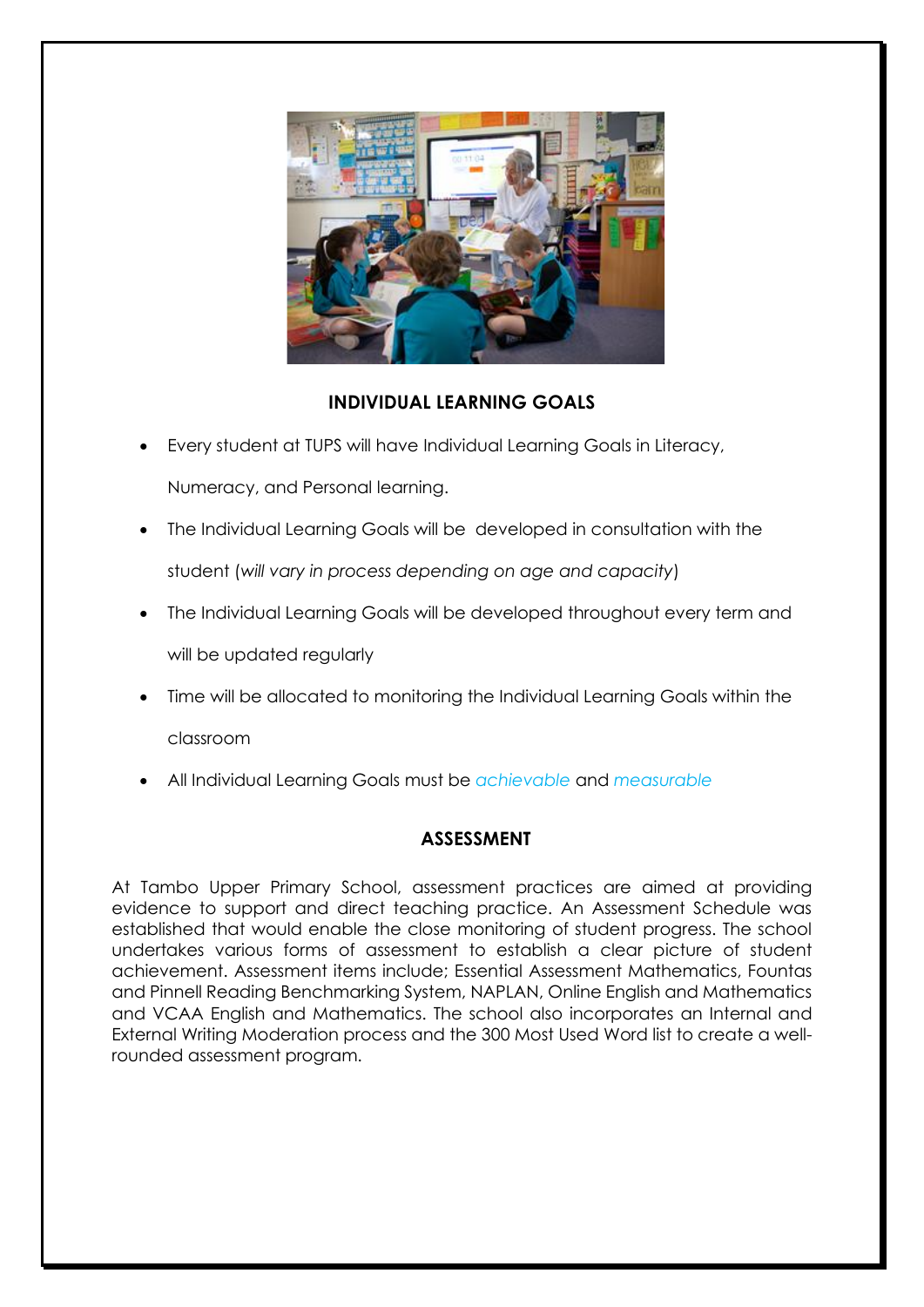#### **REPORTING**

Tambo Upper Primary School reports to parents on student achievement and progress through formal processes. There are two face-to-face parent/teacher interview opportunities throughout the year (Term 1 and 3). This is supported by the written process of Student Reports in Term 2 and 4. In addition, parents are always welcome to discuss their child's progress with the classroom teacher.



**SPECIAL PROGRAMS**

#### **School Camp**

Students in Grades 3-6 will be provided with the opportunity to attend camp. The venues are decided on a rotation process and include; Phillip Island, Forrest Edge, Melbourne, Ballarat and Canberra.

#### **Swimming**

All students will have the opportunity to participate in a 5 day swimming program conducted at the Lakes Entrance Aquadome. The program is run by trained Auswim accredited staff. Our 2021 swimming program is yet to be confirmed but will be booked at soon as possible.

#### **Excursions**

Excursions are linked to curriculum areas and are designed to add to the learning experience of students. Parents will be provided with sufficient time to complete the permission forms and return money. The school aims to keep costs to a minimum and we ensure that excursions and performances are relevant and of a high quality.

#### **School Sport**

The students in Grade 4, 5 and 6 participate in interschool athletics, swimming, cross country and team sports such as football, soccer, tee ball and netball. The students compete against other schools in the local area.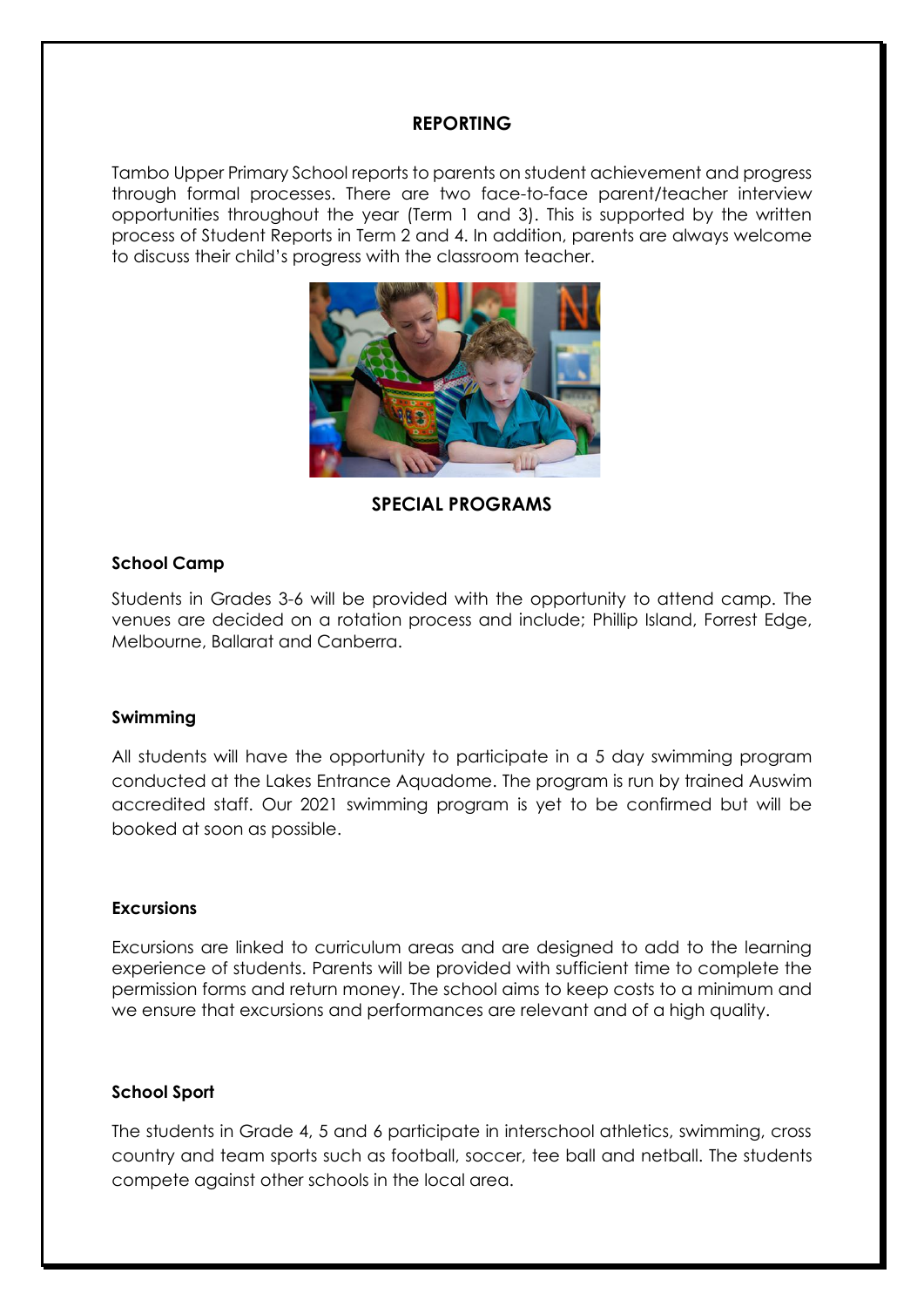## **STAFFING 2021**

Tambo Upper Primary School will be operating 5 classrooms and the composition of those classrooms will be decided upon as soon as accurate enrolment numbers are ascertained. The classrooms are labelled as colours to further reinforce our philosophy that students are taught at their level as opposed to their year level.

At this stage of the year it will be:

- Prep/Year 1 **(Yellow)**
- Year 1/2 **(Blue)**
- Year 3/4 **(Red)**
- Year 4/5 **(Orange)**
- Year 5/6 **(Purple)**

| <b>First Session (Literacy)</b><br><b>Morning Tea</b> |  |
|-------------------------------------------------------|--|
|                                                       |  |
|                                                       |  |
| <b>Middle Session (Numeracy)</b>                      |  |
| Lunch                                                 |  |
| <b>Afternoon Session (Integrated Studies)</b>         |  |
| <b>End of Day</b>                                     |  |
| *After School care 3.15 – 5.30 pm available.          |  |
|                                                       |  |

## **Term Dates**

| Term 1 | $28th$ January – 1 <sup>st</sup> April    |
|--------|-------------------------------------------|
| Term 2 | $19th$ April – $25th$ June                |
| Term 3 | 12th July - 17th September                |
| Term 4 | $4th$ October – 17 <sup>th</sup> December |
|        |                                           |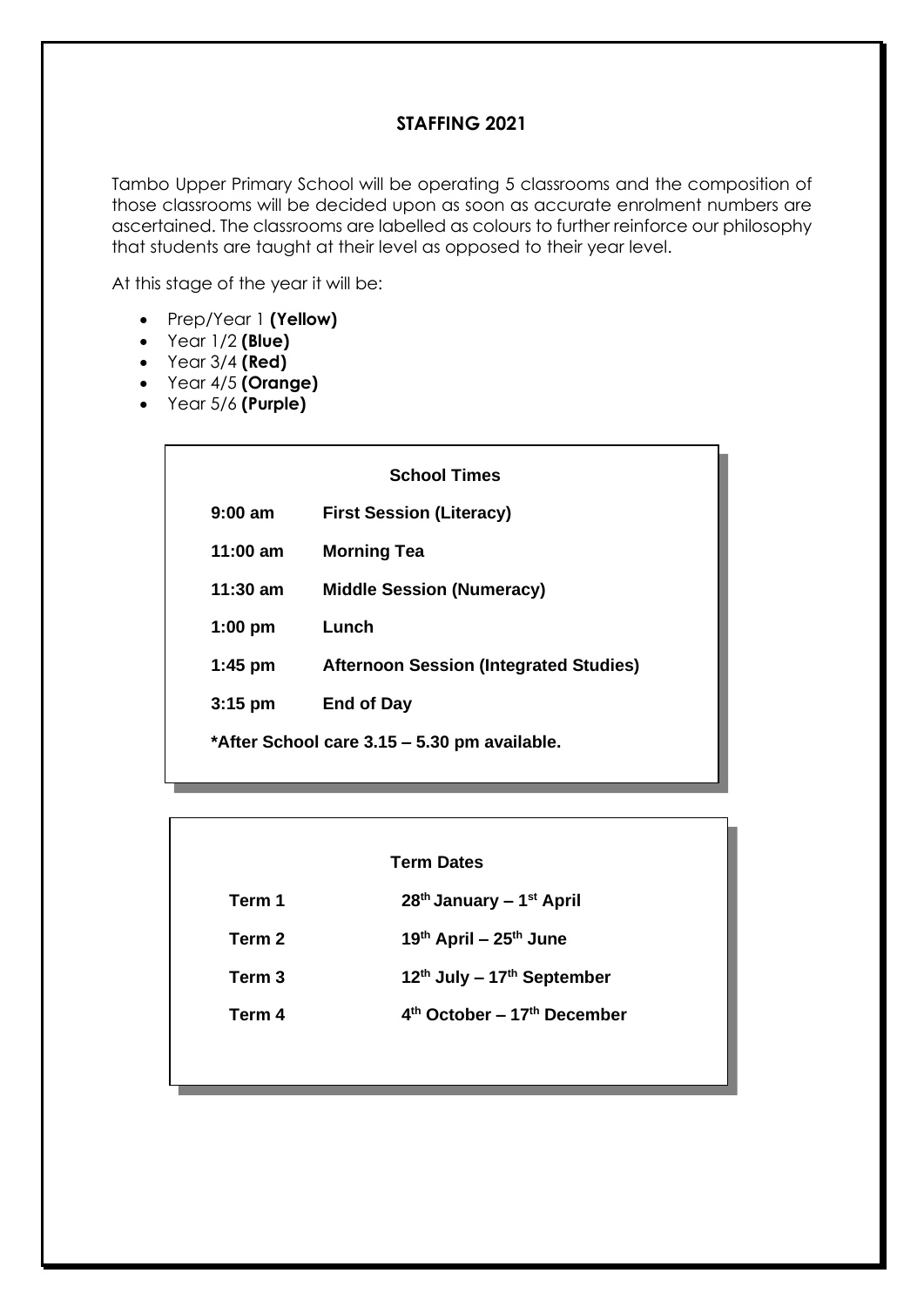# **CONTACTING THE SCHOOL**

If you have any questions or concerns, please do not hesitate to see the classroom teacher or principal before or after school or ring to organise a mutually convenient time.

#### **Contact Details:**

Ph: 5156-4327 M: 0427564327 E: [tambo.upper.ps@education.vic.gov.au](mailto:tambo.upper.ps@education.vic.gov.au)

#### **SENDING PERMISSION NOTES, MONEY etc.**

All notes and notices are sent via Xuno. A quide on how to download is included in your enrolment pack. Any money should be placed through the slot at the front desk. Money envelopes are provided at the front office for this use.

## **ABSENCES**

If your child is away from school for any reason, please notify via Xuno, send a SMS to the principal or fill out the Tambo Upper Absence Form. A sheet of absence notes will be sent home to all families for this purpose. If your child arrives late or leaves early, please complete the sign in/out register at the front desk. Notification for absences are a legal requirement. The office needs to be notified before 9.30 am on the day of absence if not before.

## **BOOK CLUB**

Ashton Scholastic Book Club order forms will be available occasionally for families interested in purchasing discount books and computer software. Order forms will be attached to the newsletter when they are available. Preferred ordering method is via the LOOP. If paying by cheque, please make the cheque out to the school.

#### **NEWSLETTER**

Newsletters are available fortnightly via Xuno or on the school web site – [www.tamboupperps.vic.edu.au,](http://www.tamboupperps.vic.edu.au/) as a means of communication between home and school. A calendar of upcoming events and information about what is occurring at school will be included. Please contact the school if you require a paper version.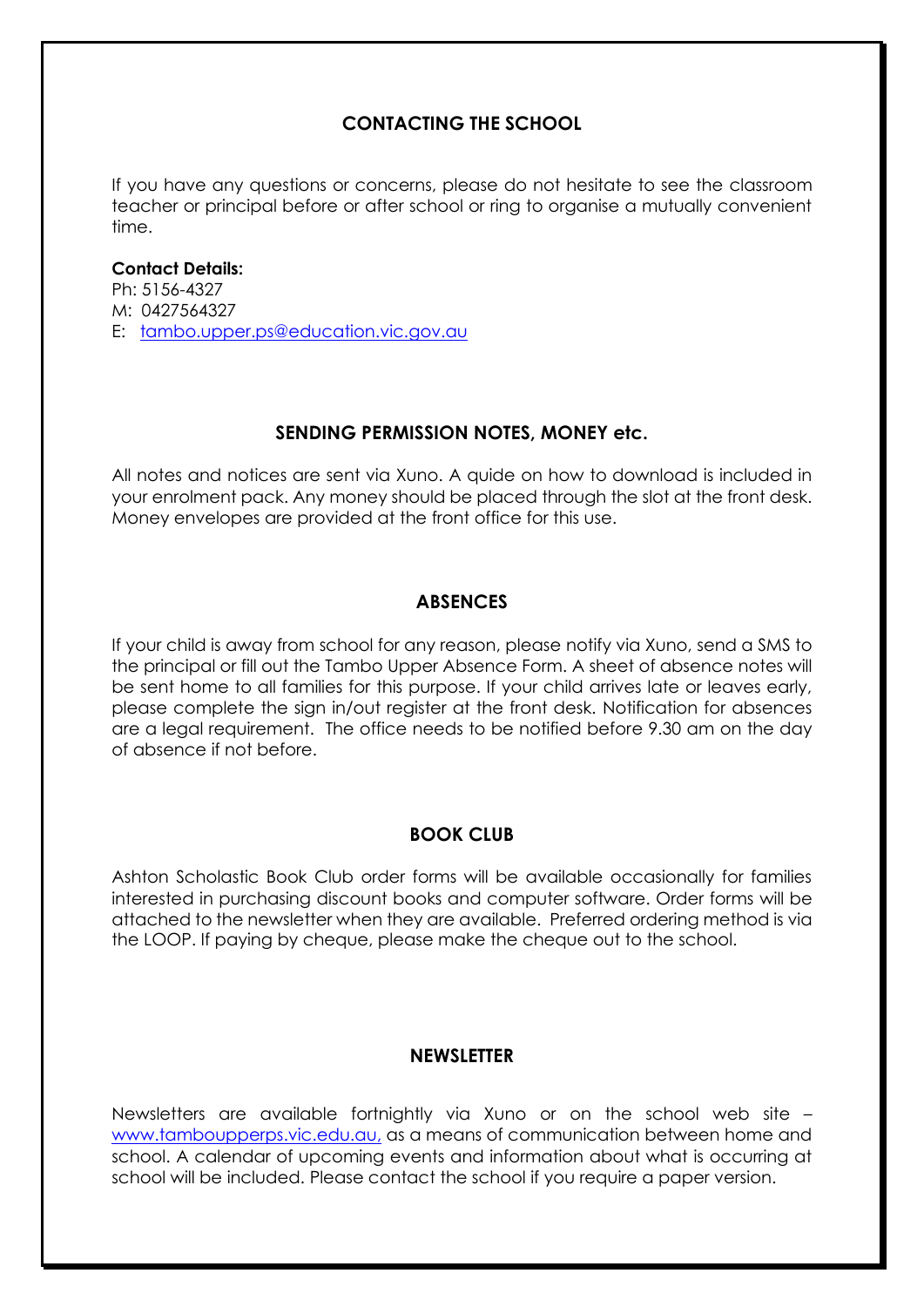# **AFTER SCHOOL CARE**

After school care is provided on a full-time or casual basis from Monday to Friday, between the hours of 3:15 to 5:30. If you would like to utilise this program, an enrolment form can be collected from the school office. The flat fee for this services is \$5 per session.

#### **GENERAL ASSEMBLY**

Assemblies are held each Friday morning for the approximately thirty minutes of the school day which are run by the student leaders.

Student recognition for their achievements is an important feature of these assemblies with representatives from each class receiving weekly awards for their work and positive role modelling of the school values.

Other student awards are also regularly given out at assembly with student leaders and staff making announcements about activities and programs held within the school.

The National Anthem is sung and student's birthdays are celebrated with the singing of Happy Birthday by the whole school.

Parent and community members are most welcome and encouraged to attend any time to these assemblies.

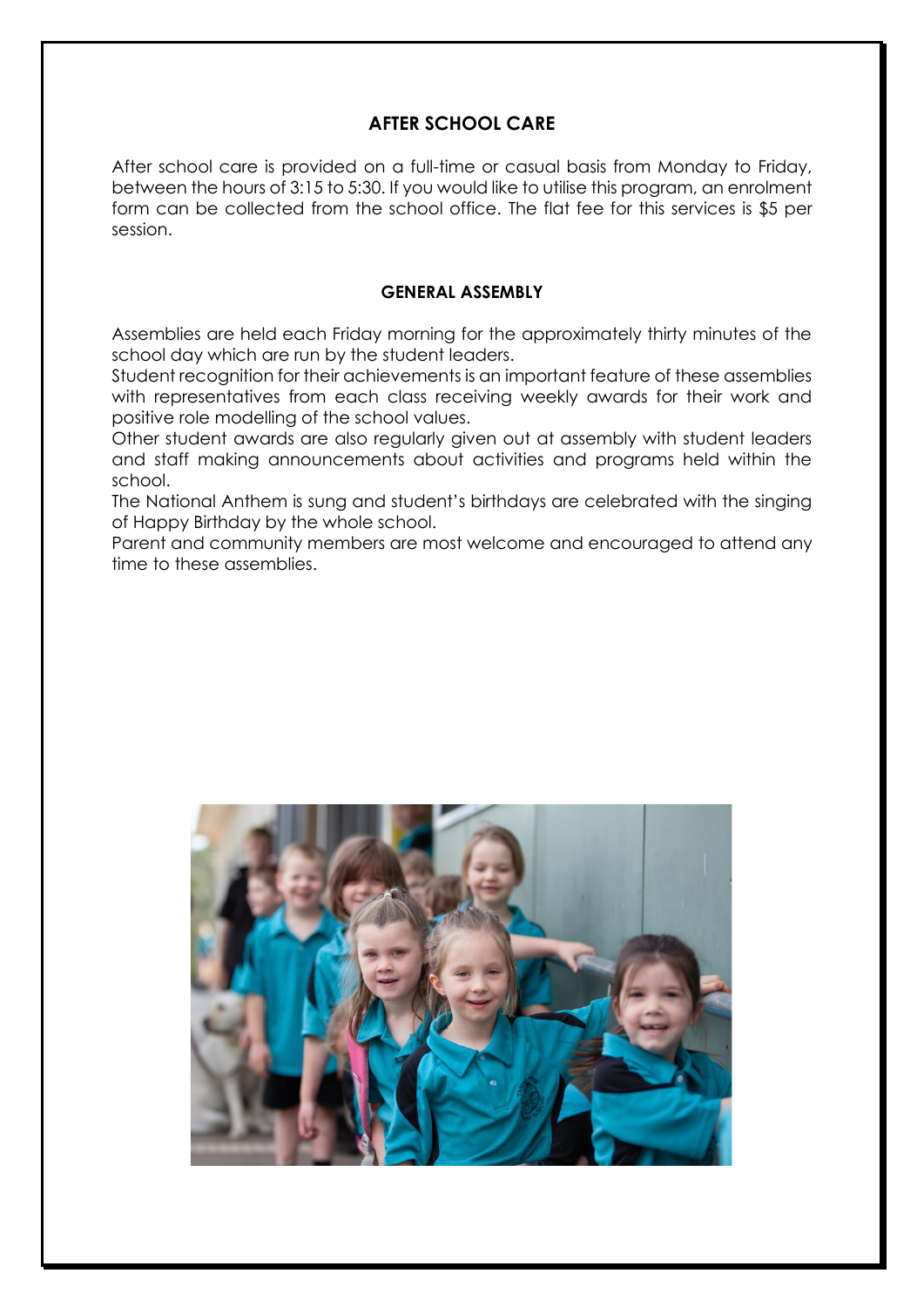## **PARENT INVOLVEMENT**

We enjoy a high level of parent participation at Tambo Upper. Parents are very welcome to help with any activity including – literacy sessions, excursions, Kitchen Garden Program, fund raising, School Council, Working Bee etc. If you are willing to help in any way, please let us know.

# **SCHOOL COUNCIL**

Parents are invited to nominate for school council membership early in each year. Council meetings are open to all parents although only elected members are able to vote. Council members are the voice of the community. All parents can have their say by making sure school council members are aware of their thoughts on school matters. A list of current school councillors will be published in the newsletter following the Annual Meeting in March.

Several sub-committees are formed each year and all parents are invited to be involved in an area of their interest – grant applications, buildings and grounds, curriculum, finance, welfare, fundraising. etc.

## **ILLNESS**

If your child is unwell, please ensure that they have had sufficient time to fully recover and ensure your emergency contact details are up to date so we can contact you in case of illness or accident occurs at school. Some infectious illnesses require exclusion (see table below). Please contact the school immediately if your child is diagnosed with any of the following:

## **Infectious Diseases**

| Disease or condition                 | Exclusion from school                                                                                                                                                 | Exclusion of contacts                                                                                                                                                |
|--------------------------------------|-----------------------------------------------------------------------------------------------------------------------------------------------------------------------|----------------------------------------------------------------------------------------------------------------------------------------------------------------------|
| Chickenpox                           | Until fully recovered or at<br>least five days after the<br>eruption first appears.<br>Note that some remaining<br>scabs are not a reason for<br>continued exclusion. | Any child with an immune<br>deficiency (eg.<br>Leukaemia) or receiving<br>chemotherapy should be<br>excluded for their own<br>protection. Otherwise not<br>excluded. |
| Conjunctivitis<br>(acute infectious) | Until discharge from eyes<br>has ceased                                                                                                                               | Not excluded                                                                                                                                                         |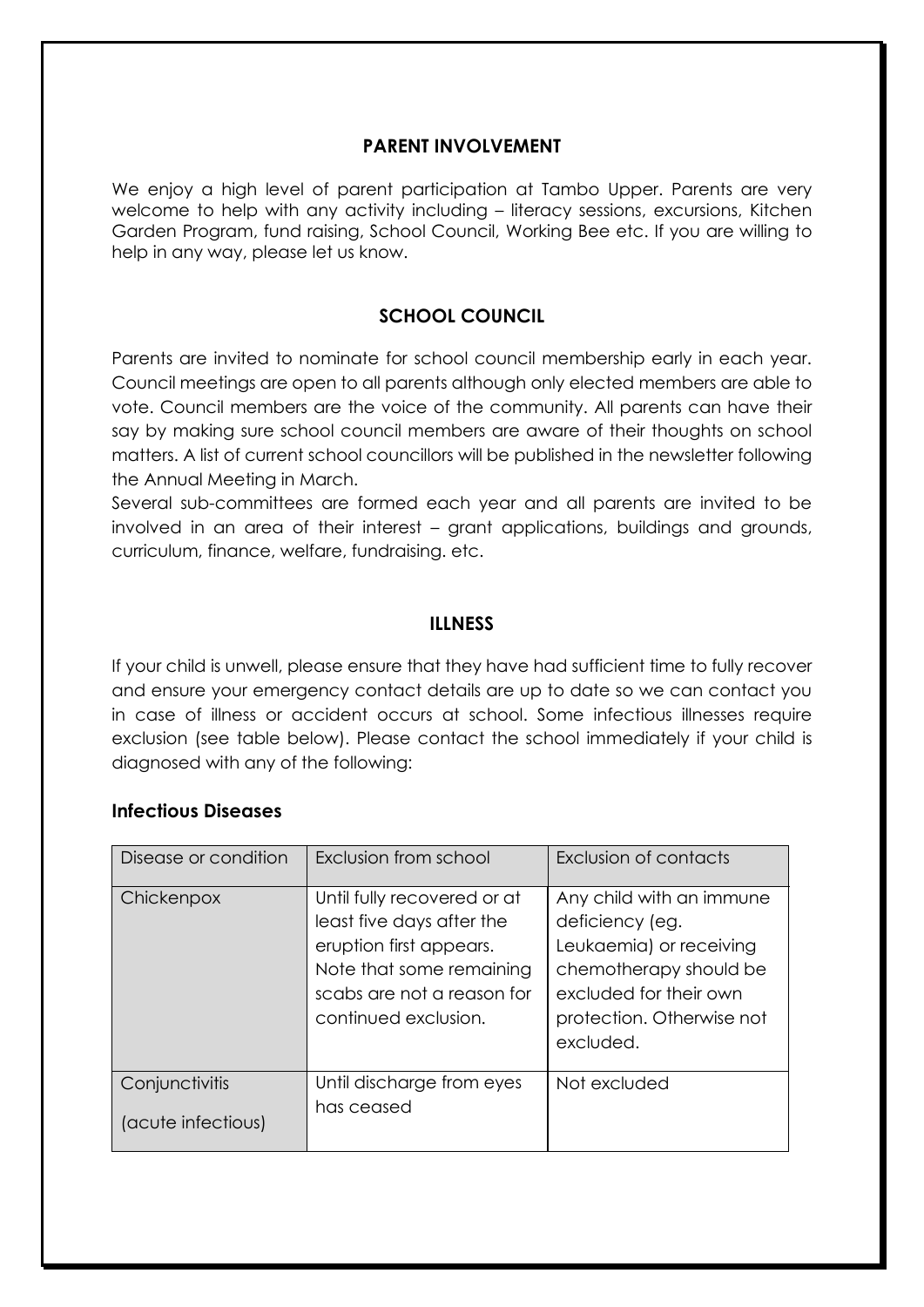| Diphtheria                                   | Until receipt of a medical<br>certificate following at<br>least two negative throat<br>swabs, the first not less<br>than 24hrs after finishing a<br>course of antibiotics and<br>the other 48hrs later | Exclude family/household<br>contact until cleared to<br>return by the Secretary -<br><b>DHS</b>                                                                                                                                                                              |
|----------------------------------------------|--------------------------------------------------------------------------------------------------------------------------------------------------------------------------------------------------------|------------------------------------------------------------------------------------------------------------------------------------------------------------------------------------------------------------------------------------------------------------------------------|
| Giardiasis                                   | Until diarrhoea ceases                                                                                                                                                                                 | Not excluded                                                                                                                                                                                                                                                                 |
| (diarrhoea)                                  |                                                                                                                                                                                                        |                                                                                                                                                                                                                                                                              |
| <b>Hepatitis A</b><br>(Infectious Hepatitis) | Until receipt of a medical<br>certificate of recovery is<br>received, but not before 7<br>days after the onset of<br>jaundice or illness                                                               | Not excluded                                                                                                                                                                                                                                                                 |
| <b>Hepatitis B</b>                           | Until recovered from acute<br>attack                                                                                                                                                                   | Not excluded                                                                                                                                                                                                                                                                 |
| Impetigo<br>(School Sores)                   | Until appropriate<br>treatment has<br>commenced. Sores on<br>exposed surfaces must be<br>covered with a watertight<br>dressing.                                                                        | Not excluded                                                                                                                                                                                                                                                                 |
| Leprosy                                      | Until approval to return is<br>given by the Secretary<br><b>DHS</b>                                                                                                                                    | Not excluded                                                                                                                                                                                                                                                                 |
| Measles                                      | For at least 4 days after the<br>onset of rash.                                                                                                                                                        | Immunised contacts not<br>excluded.                                                                                                                                                                                                                                          |
|                                              |                                                                                                                                                                                                        | Non-immunised contacts<br>should be excluded until<br>14 days after the first day<br>of appearance of rash in<br>the last case. If non-<br>immunised contacts are<br>vaccinated within 72 hrs of<br>their first contact with the<br>first case they may return<br>to school. |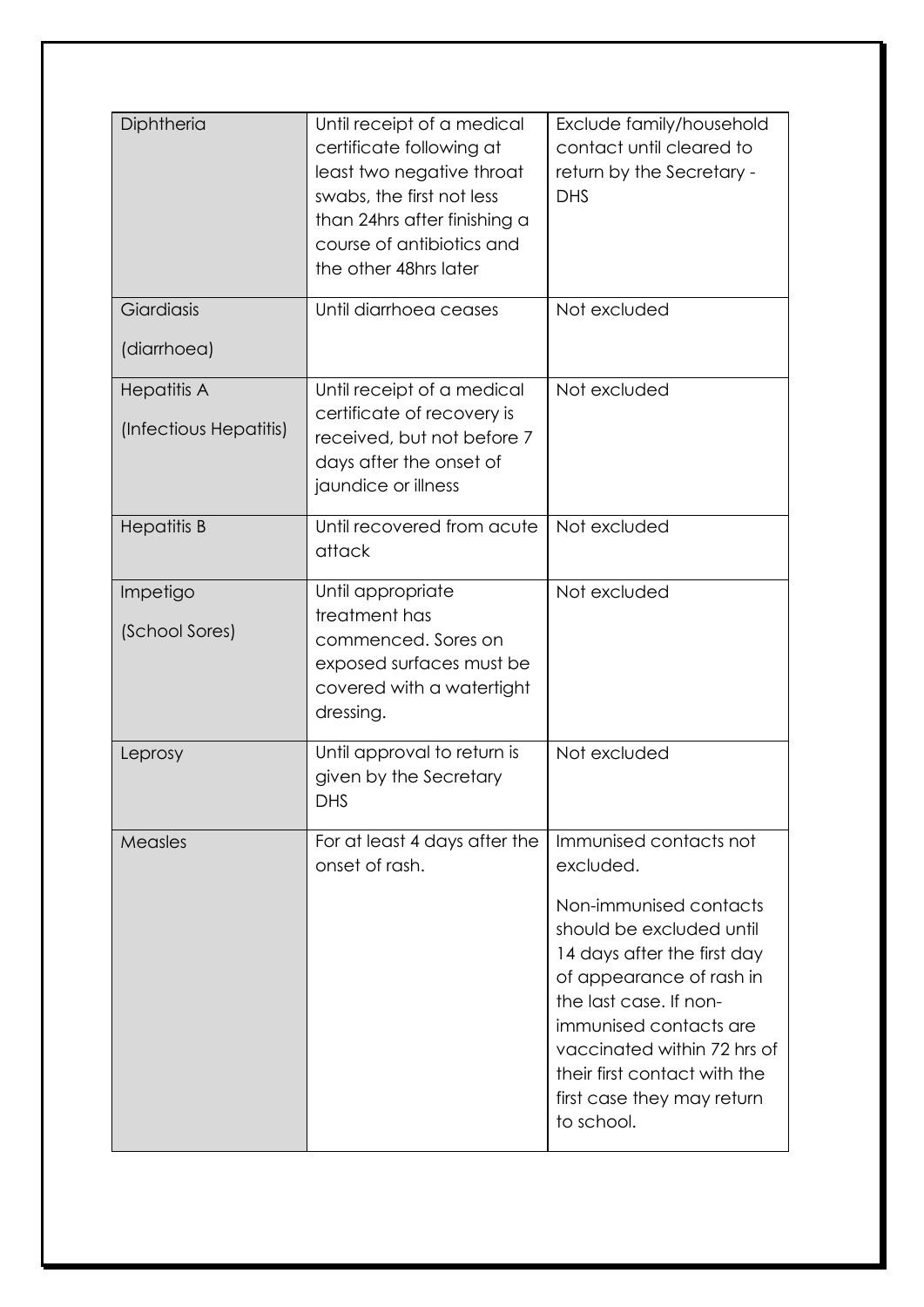| Meningococcal<br>infection                               | Until adequate carrier<br>eradication therapy has<br>been completed                                                           | Not excluded if receiving<br>eradication therapy                                                                                                                                                                                        |
|----------------------------------------------------------|-------------------------------------------------------------------------------------------------------------------------------|-----------------------------------------------------------------------------------------------------------------------------------------------------------------------------------------------------------------------------------------|
| Mumps                                                    | For 9 days or until swelling<br>goes down (whichever is<br>sooner)                                                            | Not excluded                                                                                                                                                                                                                            |
| Parvovirus<br>(erythema<br>infectiosum fifth<br>disease) | Exclusion not necessary                                                                                                       | Not excluded                                                                                                                                                                                                                            |
| Ringworm, Scabies,<br>Pediculosis (Head<br>lice)         | Re-admit the day after<br>appropriate treatment has<br>commenced.                                                             | Not excluded                                                                                                                                                                                                                            |
| Pertussis<br>(Whooping cough)                            | Exclude the child for 5<br>days after starting<br>antibiotic treatment.                                                       | Exclude unimmunised<br>household contacts aged<br>less than 7 years and close<br>child care contacts for 14<br>days after the last<br>exposure to infection or<br>until they have taken 5<br>days of a 10 day course of<br>antibiotics. |
| Poliomyelitis                                            | Until at least fourteen days<br>after onset of illness and<br>receipt of medical<br>certificate of recovery<br>from infection | Not excluded                                                                                                                                                                                                                            |
| Rotavirus                                                | Until diarrhoea ceases                                                                                                        | Not excluded                                                                                                                                                                                                                            |
| (diarrhoea)                                              |                                                                                                                               |                                                                                                                                                                                                                                         |
| Shigella, Salmonella                                     | Until diarrhoea ceases                                                                                                        | Not excluded                                                                                                                                                                                                                            |
| Streptococcal<br>infection<br>(inc. Scarlet fever)       | Until the child has received<br>antibiotic treatment for at<br>least 24hrs and the child<br>feels well                        | Not excluded                                                                                                                                                                                                                            |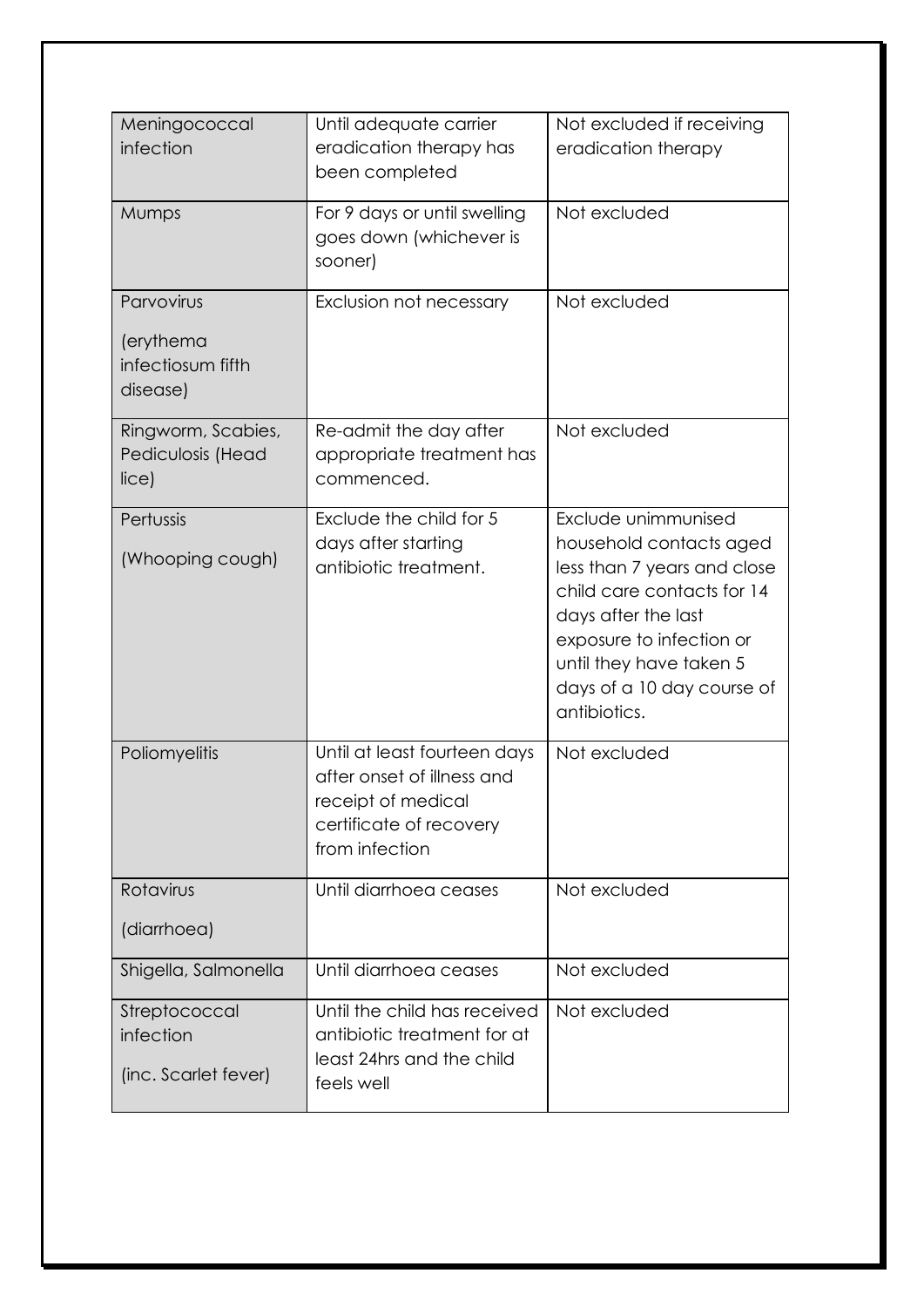| Trachoma           | Until appropriate<br>treatment has<br>commenced                                                                                               | Not excluded                                                                                   |
|--------------------|-----------------------------------------------------------------------------------------------------------------------------------------------|------------------------------------------------------------------------------------------------|
| Tuberculosis       | Until receipt of a medical<br>certificate from a health<br>officer of the Department<br>of Human Services that the<br>child is not infectious | Not excluded                                                                                   |
| Typhoid and        | Until approval to return has                                                                                                                  | Not excluded unless a                                                                          |
| Paratyphoid        | been given by the                                                                                                                             | medical health officer or a                                                                    |
| Fevers             | <b>Secretary DHS</b>                                                                                                                          | health officer of the<br>department of Human<br>Services determines<br>exclusion is necessary. |
| Worms (Intestinal) | Exclude if diarrhoea<br>present                                                                                                               | Not excluded                                                                                   |

# **MEDICATIONS**

Please discuss any medications your child may be taking, with the classroom teacher. All medications other than Ventolin (Asthma) are to be kept in the First Aid kit or with the teacher. All medication must be clearly labelled with instructions logged in the medication administration book located in the office.

# **ANAPHYLAXIS**

To protect children with allergies we ask you not to bring food to school containing nuts.

# **EMERGENCY EVACUATIONS**

The school has a comprehensive emergency management plan which is linked to relevant state agencies. In the event of an emergency situation that affects school operations (such as floods or bushfire) parents should access the school's Xuno which provides regular updates. Parents who have an active mobile phone number will be informed of an emergency or major event situation through a SMS. Alternative, parents can get current information from local radio and emergency services websites.

- Evacuation areas for emergencies such as fires are up on the tennis courts or down on the bottom deck of the playground near the road, depending on circumstances.
- Children must be collected by their parents or person nominated by them.
- We have evacuation drills so that children become familiar with the procedure.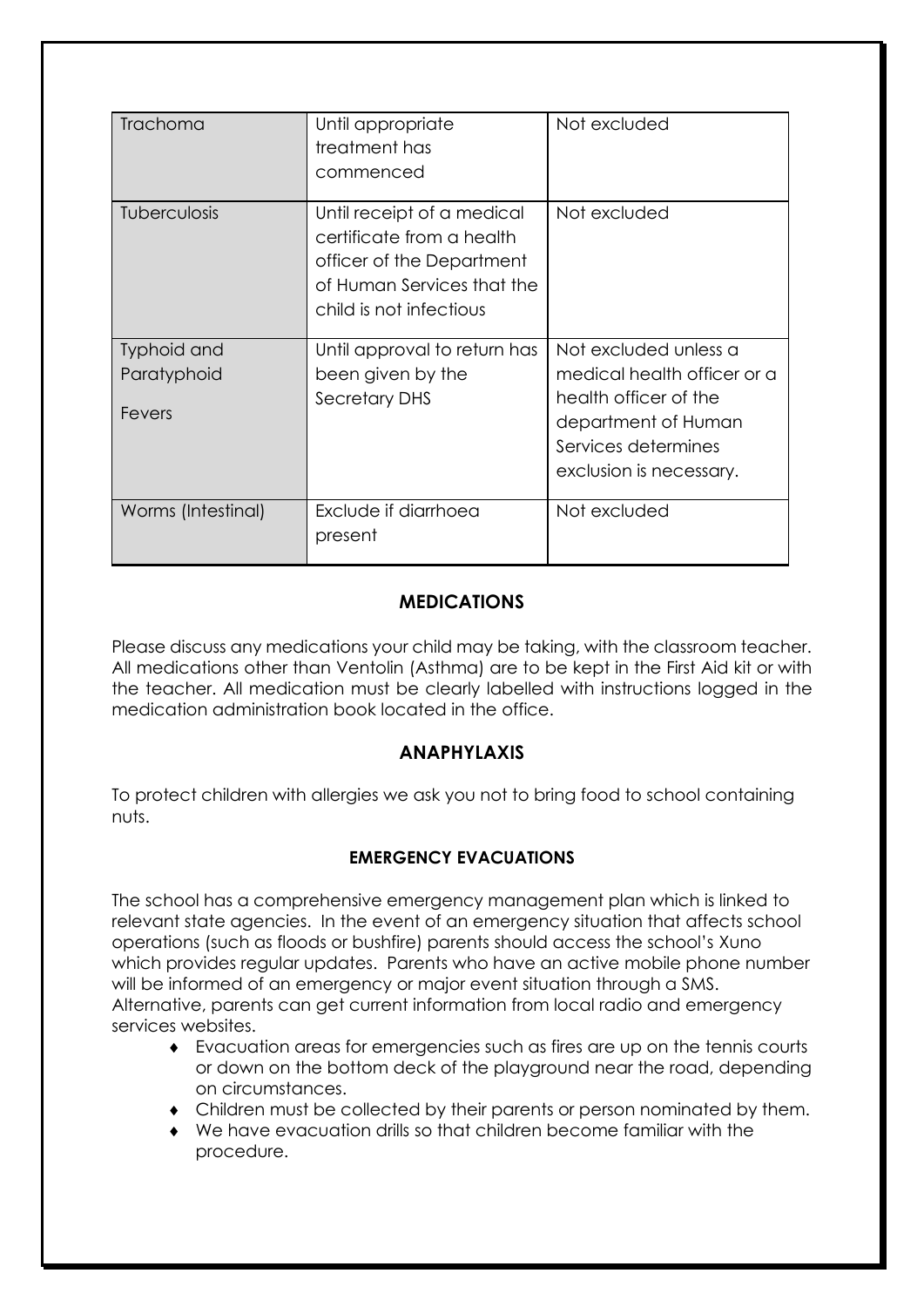#### **FLOODS/FIRES**

- If there is a risk of the river rising over the bridge or roads, parents will be contacted to collect their children and the school will be closed. Parents will be notified via Xuno.
- Emergency contacts may be called if parents can't be contacted so that evacuation of students and staff is carried out as quickly as possible.

# **ASTHMA PLANS**

If your child suffers from asthma, it is essential that he/she has their puffer with them every day – even if attacks are rare. You must also provide the school with a copy of the Asthma Management Plan that has been developed in consultation with your doctor.

## **HEADLICE**

A permission form will be sent out at the start of each year for you to sign so that your child can be checked for these 'pesky critters'.

# **IMMUNISATION CERTIFICATES**

All children must have an immunisation record kept at school. Non-immunised children may attend school but in the event of an outbreak of certain infectious diseases, they must be excluded from school for a designated time.

# **PICK UP AND DROP OFF**

- When dropping children off, please use the bottom carpark.
- If you are coming into the school, please use the very top car park.
- Children should not be playing or standing in any car parking area for safety reasons.
- Please do not leave children at school or at an excursion venue until you are sure a teacher is present. Children should be dropped off after 8.30am. A teacher will be on duty at the bottom carpark each afternoon until 3.30pm. If you are going to be late, we appreciate a phone call as a teacher will always remain at school until all children have been picked up or alternatively you may place your child(ren) in after school care.
- If you are taking your child out of school early, please see the teacher before leaving, and sign the register located in the office.
- It is a good idea to let us know if someone different will be picking up your child or if there are any changes to the usual routine. Your children should know who is picking them up each day.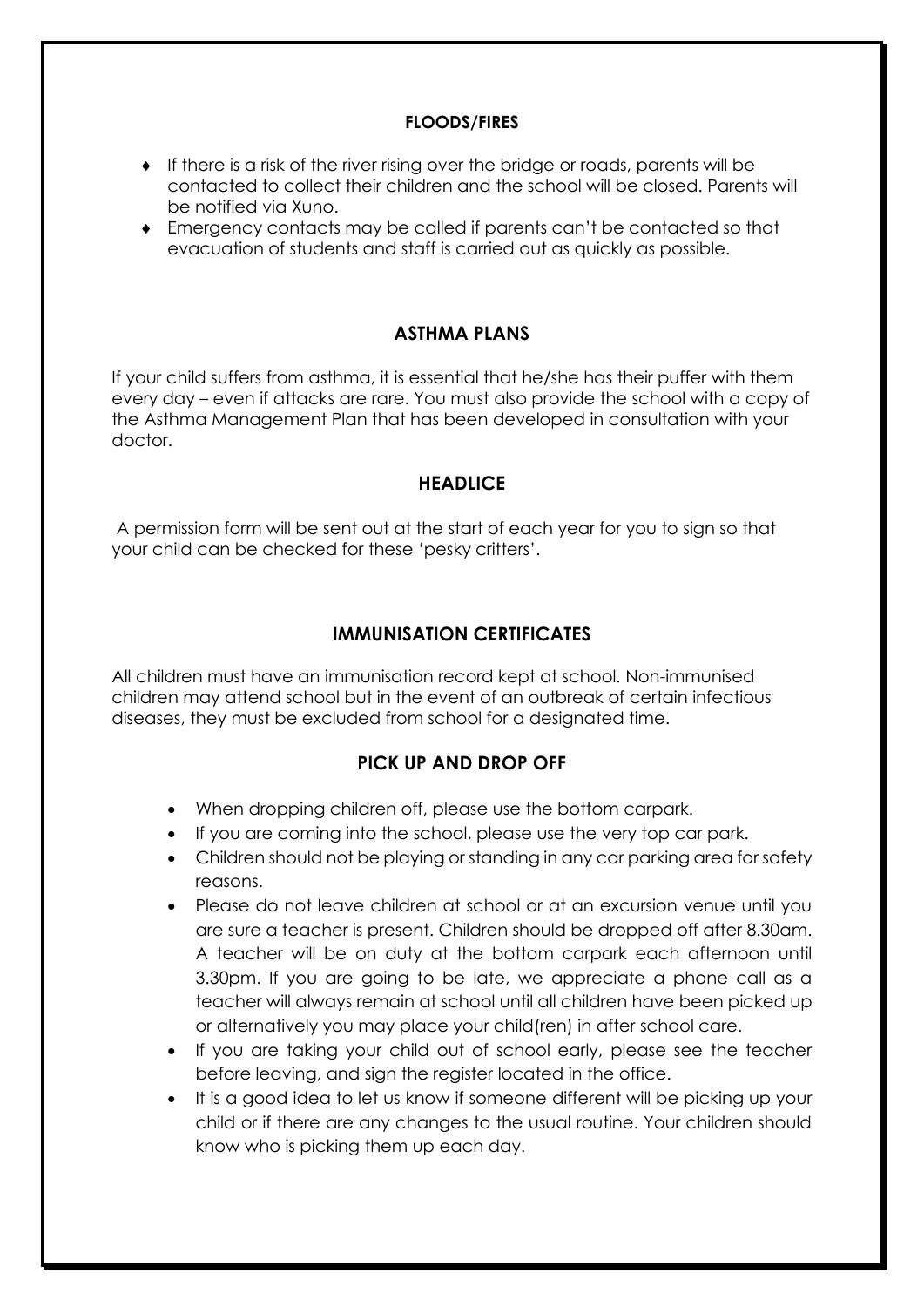# **SCHOOL BUS RUN**

Our school offers a daily bus service before and after school. There are two bus runs – one which goes to Wiseleigh and Mossiface and another down Duncan Road. There are limited places on the bus. There is a minimal daily charge of \$2 each way (am/pm). Please ask for a copy of the schools' bus policy for further information.

# **CONVEYANCE ALLOWANCE**

If you live at least 4.8km away from Tambo Upper and it is your closest school, you are eligible for the conveyance allowance. If Tambo Upper is your second closest school you may be eligible for a part allowance. Please see the office for details.

# **SCHOOL UNIFORM**

Our school colours are jade and black. A range of shirts, hoodies and vest are available from the school. Please fill out an order form and return it to the office with money or bank transfer receipt. This will be processed on a Monday or Wednesday and delivered via the student.



## **SUNSMART POLICY**

As we are a Sunsmart School, students are required to wear a wide-brimmed hat outside during Terms 1 and 4. Please make sure your child's hat is clearly named. Baseball caps are not permitted at school during these two terms. Please do not send your child to school in singlets or tank tops. Shoulders need to be covered at all times. Thongs are not permitted at school as they are a safety risk.

# **JUNIOR SCHOOL COUNCIL**

This is a student-elected group of children with representatives from all grades. They meet regularly to deal with student concerns and issues, fund-raising ventures and fun days. Junior school council brings issues to the attention of staff and school council.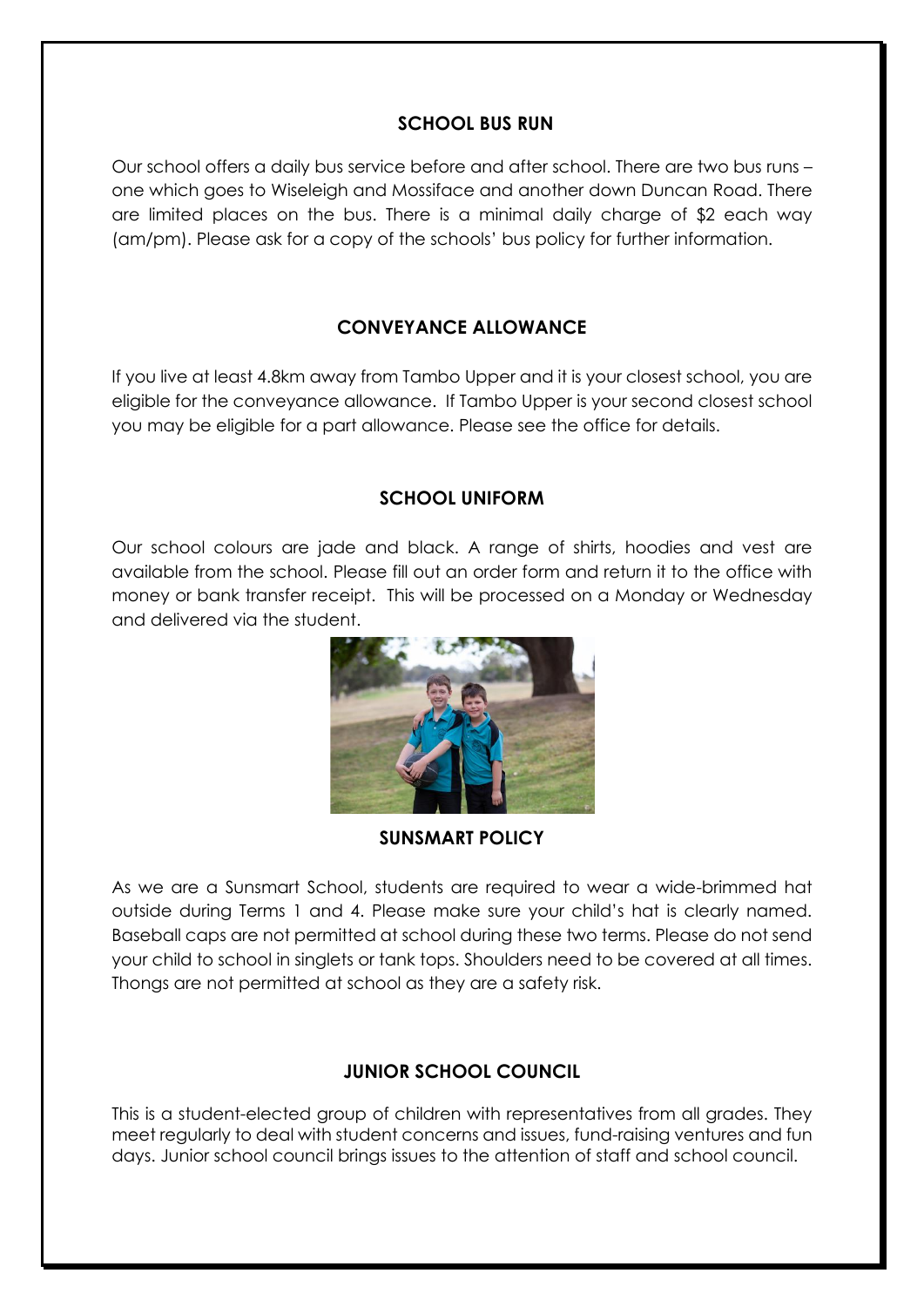

## **RESPONSIBLE BEHAVIOUR @ TAMBO UPPER**

Tambo Upper Primary School is committed to providing a safe, respectful and disciplined learning environment for students and staff, where students have opportunities to engage in quality learning experiences and acquire values supportive of their lifelong wellbeing.

This Responsible Behaviour Plan for Students is designed to facilitate high standards of behaviour so that the learning and teaching in our school can be effective and students can participate positively within our school community.